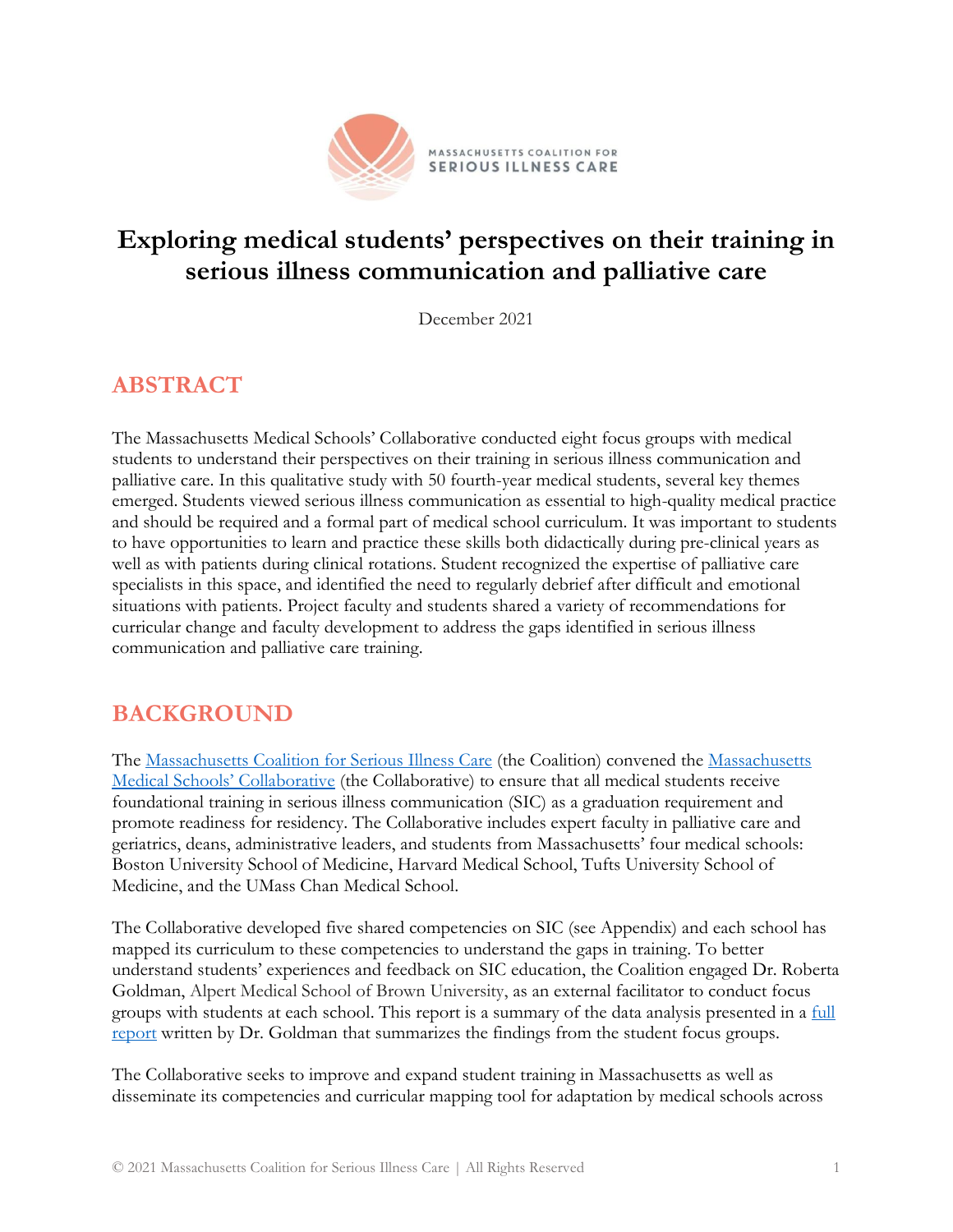the country. The results from the curriculum mapping and focus groups will feed into planning faculty development among the schools, with opportunities to partner on curricular design and content.

## **METHODS**

## *Design*

A total of eight focus groups (two at each of the four schools) were conducted between January and May 2021 with fourth year medical students to understand:

- Students' perceptions about, interest in, comfort with, and self-assessed skills with serious illness conversations and palliative care;
- Students' assessments of their own learning experiences and curricular offerings around serious illness conversations and palliative care;
- Students' recommendations for improvements in the curriculum.

The focus group question guide was developed by Dr. Goldman along with project faculty. Core questions were open-ended and supplemented with follow-up probes. This study was approved separately by each school's Institutional Review Board.

## *Participants*

Each school recruited students for its own focus groups by advertising the invitation to participate, aiming to involve around 8 students in each group. Once recruited, Dr. Goldman alone communicated with the students by email, and faculty were not told which students ultimately participated. Students received a \$20 restaurant gift card for their participation.

A total of 50 fourth year medical students participated across the 8 focus groups. Group size ranged from 3 to 9, and the number of student participants per school ranged from 8 to 16. At the time of the focus groups, students were applying or had been accepted to various residency programs including internal medicine, primary care, psychiatry, pediatrics, anesthesiology, surgery, emergency medicine, family medicine, radiology, neurology, obstetrics/gynecology, ophthalmology, otolaryngology, and orthopedics.

## *Data Collection*

The 1.5-hour focus groups were conducted virtually on Brown University's secure Zoom platform, moderated by Dr. Goldman. Groups were audio and video recorded, transcribed, and then deidentified for analysis

## *Data Analysis*

Project faculty were given access only to the de-identified transcripts from their own school's focus groups. Each school's project faculty were invited to read and take notes about their two focus group transcripts and join a meeting with Dr. Goldman and Stephanie Chan (Associate Director of the Coalition) to discuss key findings and insights from only that school's transcripts. Dr. Goldman wrote a brief overview report for each individual school. Next, using a template style qualitative analysis approach (Crabtree & Miller, 1999), a defined code book was created by Dr. Goldman and Patricia Stebbins, based on the initial faculty discussions about focus group content, topics included in the focus group question guide, and test coding of two transcripts. After finalizing the code book,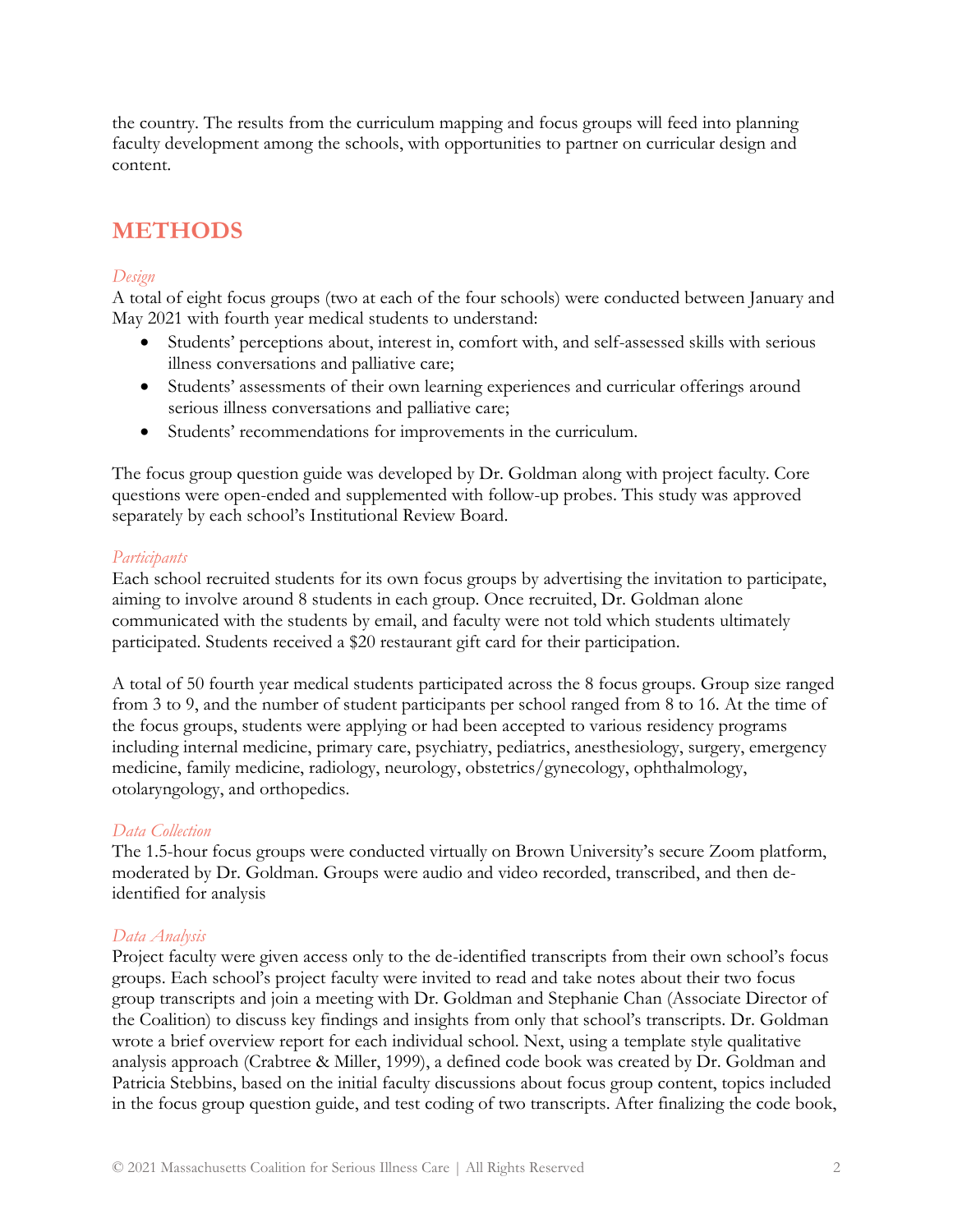Ms. Stebbins, in consultation with Dr. Goldman, conducted line-by-line coding of each transcript using the qualitative software, NVivo. Finally, Dr. Goldman and Ms. Stebbins used the immersion/crystallization qualitative data analysis approach (Borkan, 1999) to read and take notes about the code query reports generated in NVivo, for final identification of patterns and themes across transcripts and schools.

# **RESULTS**

## *Key Themes*

In this qualitative study of 50 fourth-year medical students in Massachusetts, six key themes emerged about their experiences with SIC and palliative care:

- 1. Students view the skills of serious illness communication as essential to high-quality medical practice, regardless of specialty;
- 2. Students said training in serious illness communication and palliative care should be required and a formal part of the medical school curriculum;
- 3. Students prefer to learn by practicing with frameworks as they progress through preclinical and clinical years, especially in real-world situations;
- 4. Students describe palliative care as highly sought-out experts in best practices and teaching, but a scarce, often misunderstood resource in health care;
- 5. Students claimed it was mostly due to luck when they observed good role models and were included in family meetings;
- 6. Students strongly desire a regular practice of debriefing after difficult and emotional situations, and view physicians who engage them in debriefing and self-care as powerful role models.



**Theme 1:** Students view the skills of serious illness communication as essential to high-quality medical practice, regardless of specialty.

Focus group participants largely felt training in SIC is necessary for all students no matter what specialty they ultimately choose. They acknowledged some students will be more interested than others. They believe students should understand when to consult and collaborate with palliative care experts for very complex conversations.

"Kind of like CPR, [navigating goals of care] is a skill that every doctor should have....as with most skills, it's probably perishable if you don't use it much."

"There's something to be said for being honest with yourself, like 'Am I consulting palliative care because this is truly a complex situation that is beyond my expertise to handle, or is it just that I don't want to talk about death, it's scary and I'm uncomfortable?"

"Harm can come from that conversation going poorly, and so I think that's why people tend to lean on palliative care the way they do."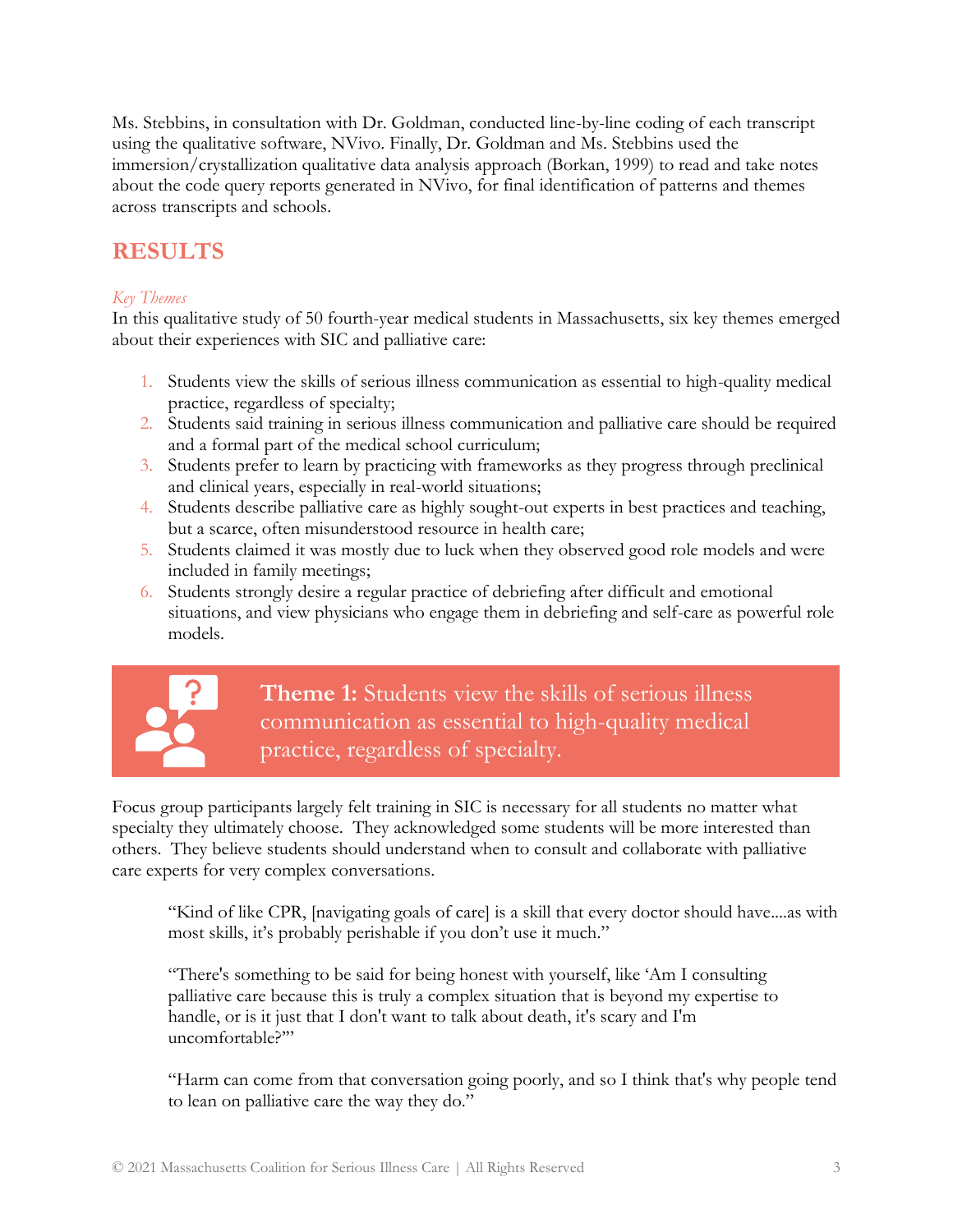They expressed fear of leading these conversations poorly and concern that they will not be ready as interns.

"One of my longitudinal patients who is 51, [with] severe crippling anxiety and endstage COPD, had been admitted to the hospital. She came back to see me in primary care clinic and looked me in the eye and said, '[Student's name], did I almost just die?' And I had no idea what to do with that… I couldn't just defer to somebody else on the team because I was the team in that moment."



**Theme 2:** Students said training in serious illness communication and palliative care should be required and a formal part of the medical school curriculum.

Some students said a SIC curriculum in the preclinical years is essential for acquiring knowledge and skills to apply in future clinical rotations, where they might "pick up the stigma or biases or misperceptions [about SIC and palliative care]." Others felt they could not understand serious illness care until they cared for patients in the hospital or clinic. Overall, most students wanted tailored training throughout the preclinical and clinical years.

"First year, one of the deans does a Being Mortal book club and I actually thought that was a really great way to start to introduce these topics early. I felt like the first time that I saw a patient die, I reflected back on that experience. I didn't understand it fully when I was in the Being Mortal book club, but I found that I would reference those conversations in my head when experiencing these things later, on the wards."

"I was thinking about how useful some of the training we get in this area is…when they're teaching us phrases to use and having us role play and [in] a lecture…The stuff doesn't solidify until I actually get to do this in a real-life situation… I think it's something we should clinically be required to rotate through and have those experiences if we want to effectively train physicians to be better at this."

"There are some acronyms that you go through before you give bad news, SPIKES, and then the 'I hope, but I worry' statement, which seems kind of ridiculous, but then I saw it used in practice and it was one of the most powerful tools. I feel like a lot of the palliative care doctors actually used it, which was amazing to see."

Nevertheless, students had vague recollections about where they learned about serious illness care during the preclinical years. The experiences they remembered were few and scattered, and varied across schools.

"I don't necessarily think that we get enough of [serious illness conversation training] and the times that we do get it are if you're lucky enough to be on a clinical team where there's someone who's comfortable doing that and is happy to guide you in that process, which I feel fortunate that I've had a few times."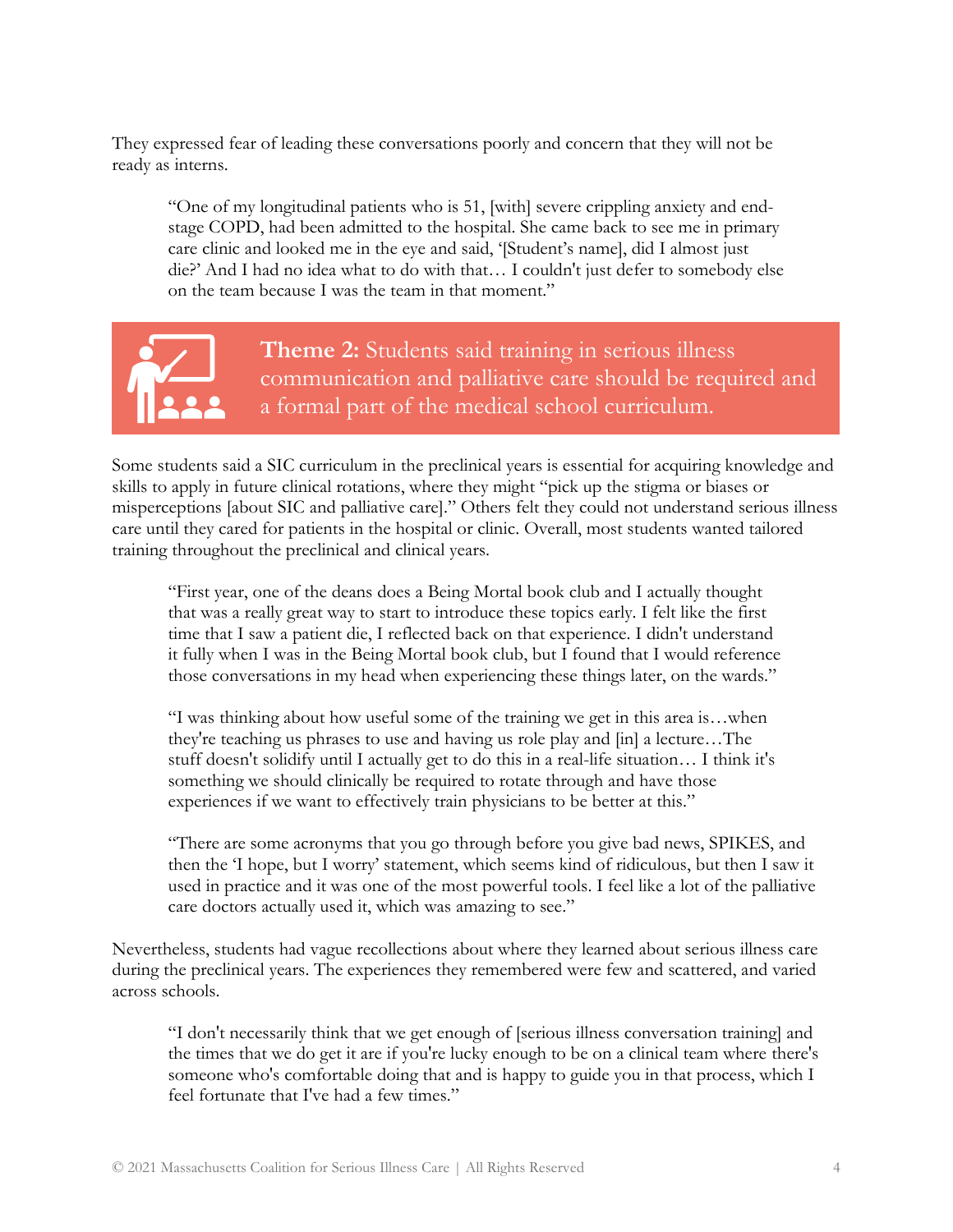# ∿∼

**Theme 3:** Students prefer to learn by practicing with frameworks as they progress through preclinical and clinical years, especially in real-world situations.

Taken together, students talked about learning "the words" in preclinical years and receiving guidance on how to use the words in clinical years.

"I could have definitely used… structured curriculum around [serious illness communication) because I definitely saw these really skilled palliative care doctors using tools, and I could see them doing something, but I would have liked to learn more specifically what they're doing and why they're doing it."

Some students said they learned about delivering 'bad news' during their preclinical years, but most felt insufficiently prepared to translate this knowledge into effective communication with patients.

"We sympathize. But we don't really learn how to help patients process their emotions or how to manage situations where things are tense, or people are very emotional."

In their clinical rotations, students learned about SIC mostly by observation, but expressed a strong desire to practice these skills. They voiced ambivalence about practice via simulation and role play.

"I think you can glean a lot…about how to be successful and effective by watching other people give you either good or bad examples. It's very interesting, though, because there are very few other things that people do professionally or otherwise where we expect people to gain proficiency through observation alone."

"I think even if it's not a real patient, that's the beauty of it - you're not harming someone the same way you would a real person. So, I really like the simulation."

"It felt a little fake, to be honest, [when] we are dealing with a standardized patient…instead of trying to practice it ourselves…Sitting in a family meeting and seeing an actual palliative care conversation take place would have been a lot more powerful."

On the hospital floors, many students struggled to build their skills, and benefited from the times they received support and coaching from faculty.

"When I was on the peds floor and I had a family meeting regarding my patient, my attending sat me down and went through everything with me, like had me practice what I was going to say, what my goals were. And that really helped me with my language. But I don't think that's a universal experience for everyone and that's very attending-dependent. And for some situations I've been in, I think an example is, I had to break difficult news as a second year to a patient, and I didn't have any really support from the faculty."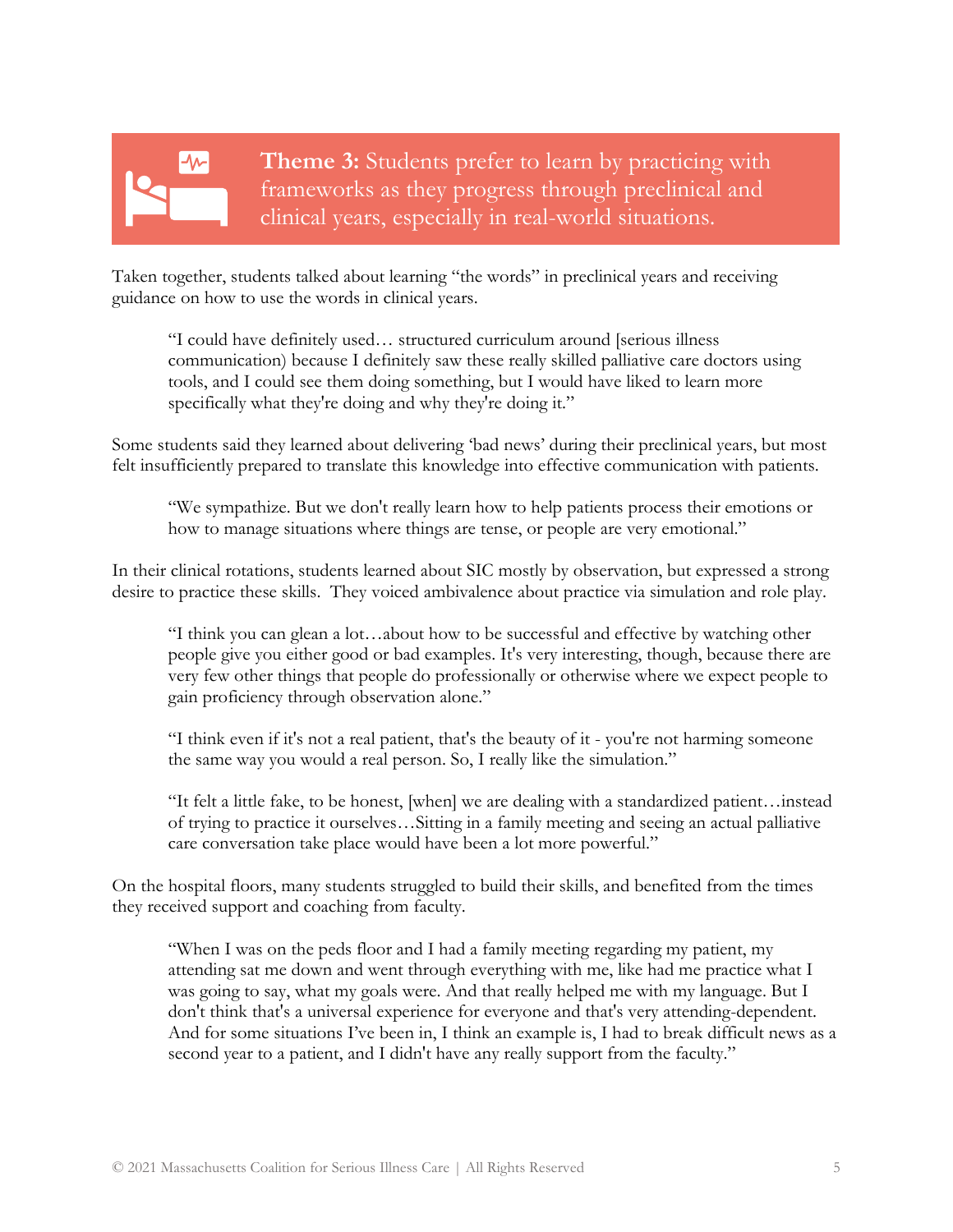"It wasn't until I was a fourth year in the ICU that I actually interfaced with the palliative care team. I had one session where I got to sit down and learn with [a student on the palliative care team]… It has been helpful for almost every single patient conversation I've had to have since because you can apply the skills to so many different types of conversations."

Given her experiences of being left out of learning opportunities, one student vowed, "As an intern I'll think about those med students that want to be in on the family meeting and try to advocate for them so they can at least observe."



**Theme 4:** Students describe the palliative care team as highly sought-out experts in best practices and teaching, but a scarce, often misunderstood resource in health care.

One or two students in each focus group had taken the palliative care elective at their school. In all focus groups, there were students who had tried to enroll in a palliative care elective but were unable to get a slot. All students who took the elective gave extremely positive descriptions of their experiences, the role-modeling from faculty, their participation in family meetings, and other learning opportunities.

"At the end of my palliative care rotation I felt pretty prepared. The thing that helped the most was just being given a framework to have these conversations. I think we all have been trained in various ways to be empathetic and to acknowledge concerns and all those other smaller aspects. But before having this framework to really put it all together in terms of how you structure the conversation - you ask this part first and then you ask this other part and then you use that information or go to the next part… [Being] very deliberate about observing how practicing palliative care clinicians actually use that framework created the environment where I was coming to the conversation having all the necessary details, and I knew how to approach the conversation."

Students observed that the palliative care team appeared very well respected on some rotations, but not on others. They noted their attendings and residents waited to consult palliative until "the patient is going downhill," and often equated palliative care exclusively with end-of-life care.

Students said they needed to learn palliative care skills for their own medical practice, and to understand how to best partner with palliative care subspecialists.

> **Theme 5:** Students claimed it was mostly due to luck when they observed good role models and were included in family meetings.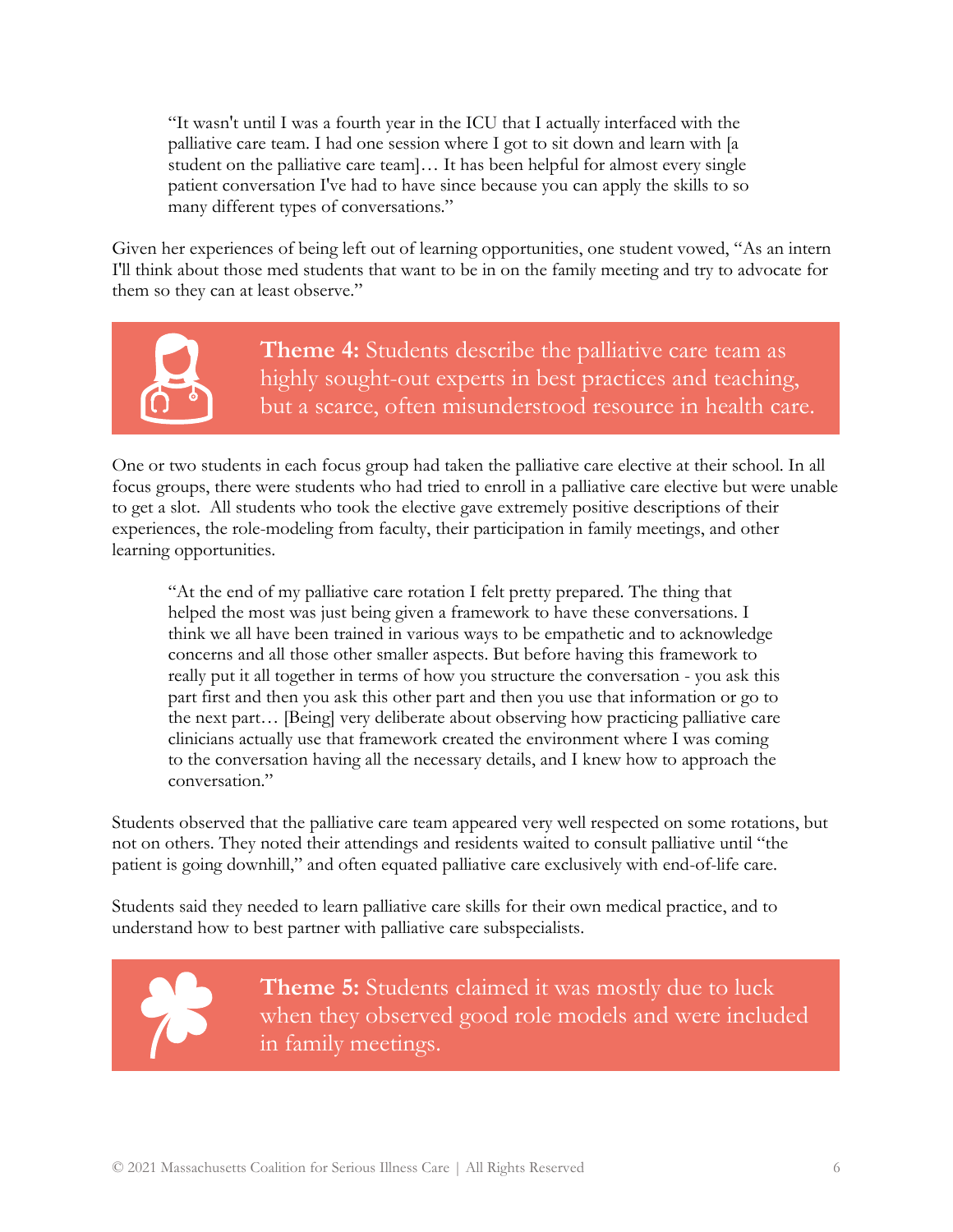The theme of luck arose in many students' discussion about accessing opportunities to learn about serious illness and palliative care in the clinical setting. Students asserted that having luck determined whether they experienced good role models and whether they were able to participate in family discussions and patient case debriefings during their rotations.

"Oh, I think [you] kind of get, like lucky. So you're usually around with the team and they'll kind of point at you and say 'Hey, you know, we're having a meeting for your patient. Will you join?'"

"In my clinical experiences, avoiding these conversations was something pretty easy to do if you weren't focusing on it…Due to serendipity, l [worked with] a couple of attendings who felt very passionately…and really pushed me to consider how can I have these conversations. Having that additional propulsion, I would say, and the encouragement to really tackle those conversations, I definitely came out feeling rather surprised I was able to have these conversations even if we were having a really heavy workday."

While some seemingly by chance had more experiences than others did, a few noted they made their own luck by actively advocating for themselves in order to have more opportunities to join family meetings. A small number of students had found themselves in a position to lead a serious illness discussion or family meeting, which was most successful when coached by attendings.

"So on the wards I often had to advocate, like 'I really want to have this conversation with this patient. Can I give it a try?' And the resident says, 'Oh yeah, sure, if you want to.' But it wasn't valued in the same way as, like, 'Oh, I want to try and do this procedure, put in this line or take on this new admission.' So I think it's part of a value system and part of the medical hierarchy."



**Theme 6:** Students strongly desire a regular practice of debriefing after difficult and emotional situations, and view physicians who engage them in debriefing and self-care as powerful role models.

Students described numerous disturbing situations that they had to process alone.

"As a third-year med student… I'm literally just standing there and [my patient] is dying alone. It just felt like a horrible experience, and…we just stood there for three hours rounding until she died, listening to her, and no one talked about it. We went back to the workroom and everybody just acted like it hadn't happened and I was like breaking on the inside."

"One time we had a list with a lot of patients who were CMO. And then the next morning the list was really short and the residents were just like, 'Did they get discharged or did they die?' They were just like very casual and that was really jarring. I remember being nervous that I was going to become that jaded throughout residency."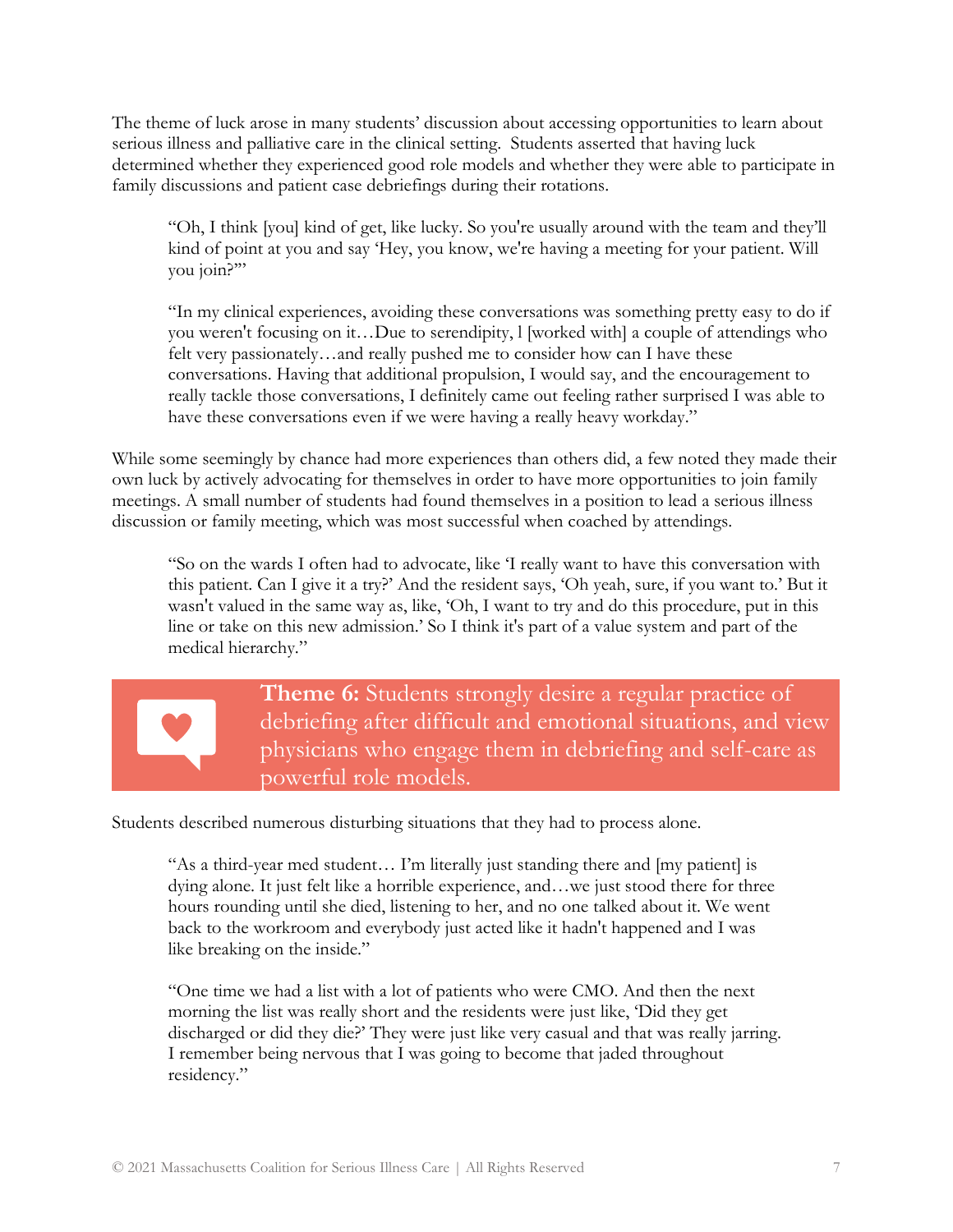"We sort of feel pressure to not let on that we've not been put in a similar situation before, that it's not a first time. And so, I think that perpetuates the cycle of us being put in situations for the first time… and then afterward, feeling like there's no space for us to react or to reflect on what we've just seen."

Students described mixed experiences with debriefing difficult and emotional situations, as well as what they learned through observation of experienced clinicians' strategies for processing their own emotions.

"I had a patient who was cared for in the ICU… who passed away. And I thought that I didn't have anyone to really debrief with and I had to sort of make my own opportunity to debrief with the attending. I had to ask specifically 'Hey, can we sit down and talk about this situation just because I, you know, I've never dealt with this?'… I feel like that should just be standard practice."

"We are frequently forgotten… it's hard for us to feel like we can demand any more of anybody else's time… I remember [a patient who] had gotten into a very bad car accident and died…And it was the first time I had been in a real code, and I think [the resident] could tell that I probably looked a little shell-shocked. And so, she, you know, took me aside and we went to get a coffee and she said, 'Are you okay?'… I just really appreciated that somebody cared enough to say that to me… I had seen people die before, but I never had my hands on their chest when they died, you know."

"I remember in [my first clinical rotation] one of our patients had died…We actually did have a debrief and… [talked about] how it feels to have these patients and the emotional toll it might take on us... But how do we learn how to feel the emotions we are feeling but also be ready for the next person?"

Some students commented on the palliative care team's ritual of making time to honor patients who have died with a few words and a moment of silence.

"I think that probably does more than we realize to help people process these things, even if they're not the most verbal person in terms of their feelings."

#### *Student Reflections on Competencies*

The Massachusetts Medical Schools' Collaborative previously defined five SIC competencies.

- Competency #1: Explores patient and family understanding of illness, concerns, values, and goals in order to develop goal-concordant treatment plans across settings of care.
- Competency #2: Demonstrates effective approaches to exploring and responding to strong emotions in patients and families facing serious illness.
- Competency #3: Applies a patient-centered framework to sharing difficult news, exploring pain and symptom burden, assessing prognostic awareness, discussing resuscitation preferences, and describing care at end of life.
- Competency #4: Demonstrates awareness of one's own emotions and attitudes, and coping strategies for managing stress and uncertainty when caring for seriously ill patients.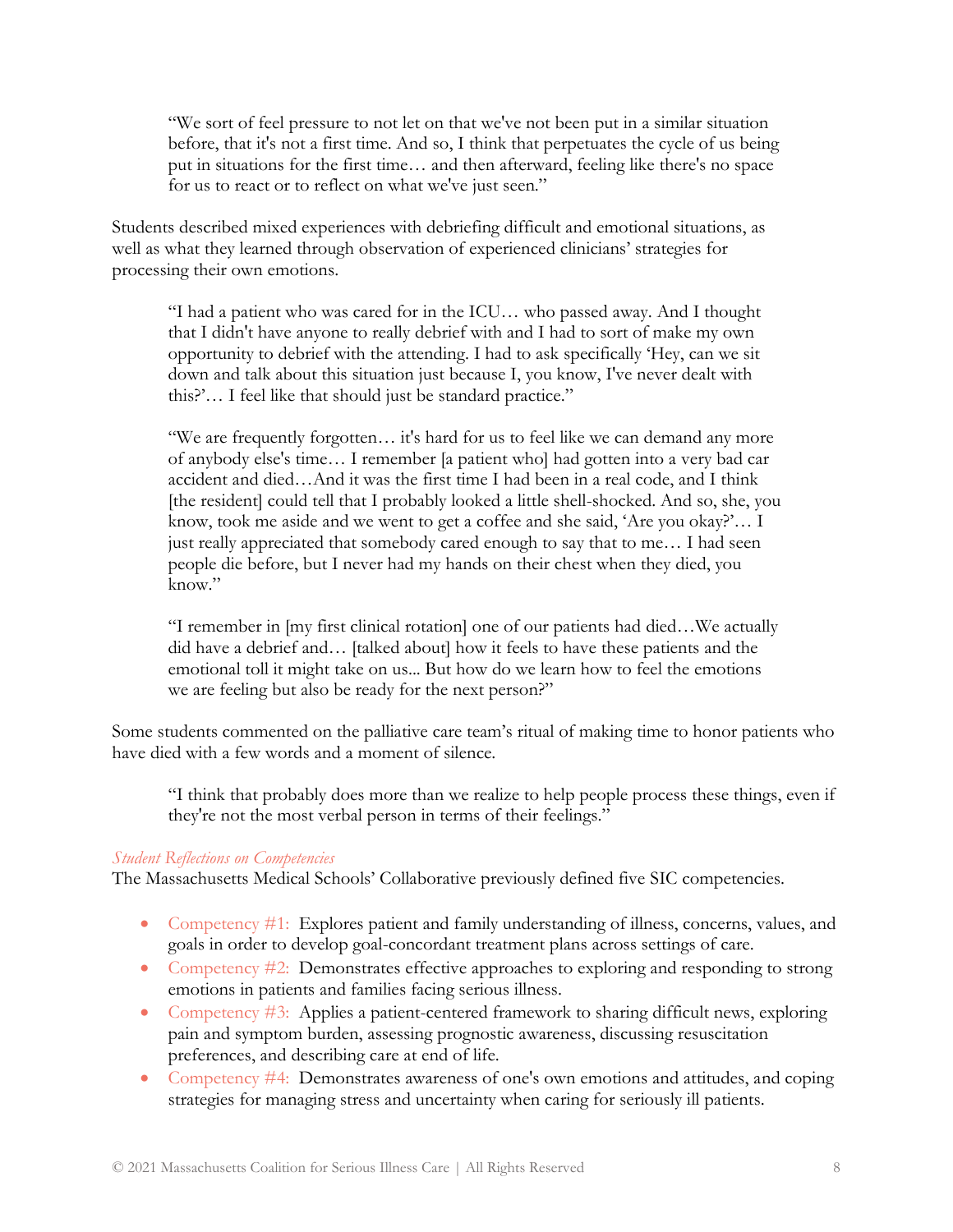• Competency  $#5$ : Defines and explains the philosophy and role of palliative care, and differentiates hospice from palliative care.

When students were asked to choose which competency was most important, most students vacillated between Competency #3 and Competency #1. A majority selected Competency #3 as most important due to its concrete descriptions that "fill a void" in their education. One student described Competency #1 as "the end goal," and another called it "foundational."

Some students chose Competency #4 because managing one's own emotions is often "unacknowledged in the formal curriculum." Only a few students chose Competency #2, and one student asserted that Competencies #2 and #4 are difficult to assess in students.

"On an airplane they always say you put your own oxygen mask on first before helping someone else...[It's] important because you have to be able to cope with it so you can give effective care."

"Both Competency 2 and 4 require demonstrating things… so, you kind of have to not only be able to do it…you have to show that you're doing it."

# **RECOMMENDATIONS**

#### *Student Recommendations*

Students shared a variety of ideas and recommendations to improve their training in SIC and palliative care. While some were examples of existing elective opportunities that some students participated in, others were new suggestions developed during of the focus group sessions.

Especially in the pre-clinical years, students want to be introduced to the frameworks, language, and behavioral skills of SIC, and practice them in simulation at the start of the clinical years and again before graduation. They also called for stronger illustrations of how advanced communication skills are transferrable to many aspects of clinical practice and useful to all physicians regardless of specialty. Engaging with the topic of serious illness and death early in training, for example reading *Being Mortal* by Atul Gawande, early in training was seen as a valuable component of pre-clinical training.

In the clinical years, students identified attending physicians and residents as key teachers of SIC skills. Students recommended training attendings and residents in high-quality SIC (including delivering difficult news, navigating goals of care discussions, and discussing code status), as well as in the nuts and bolts of palliative care and how to partner with them to improve patient and family care. Understanding how advanced communication skills integrates within each clinical rotation and specialty would be useful to students.

The students expressed strong desire to be included in clinical experiences where they could practice SIC. This could involve allowing students to observe and learn from residents practicing serious illness conversations in simulated settings first. After some practice, students wanted to be recognized and included in family meetings, either in an observational role or coached for active participation. Additionally, students strongly valued the practice of routine debriefing, especially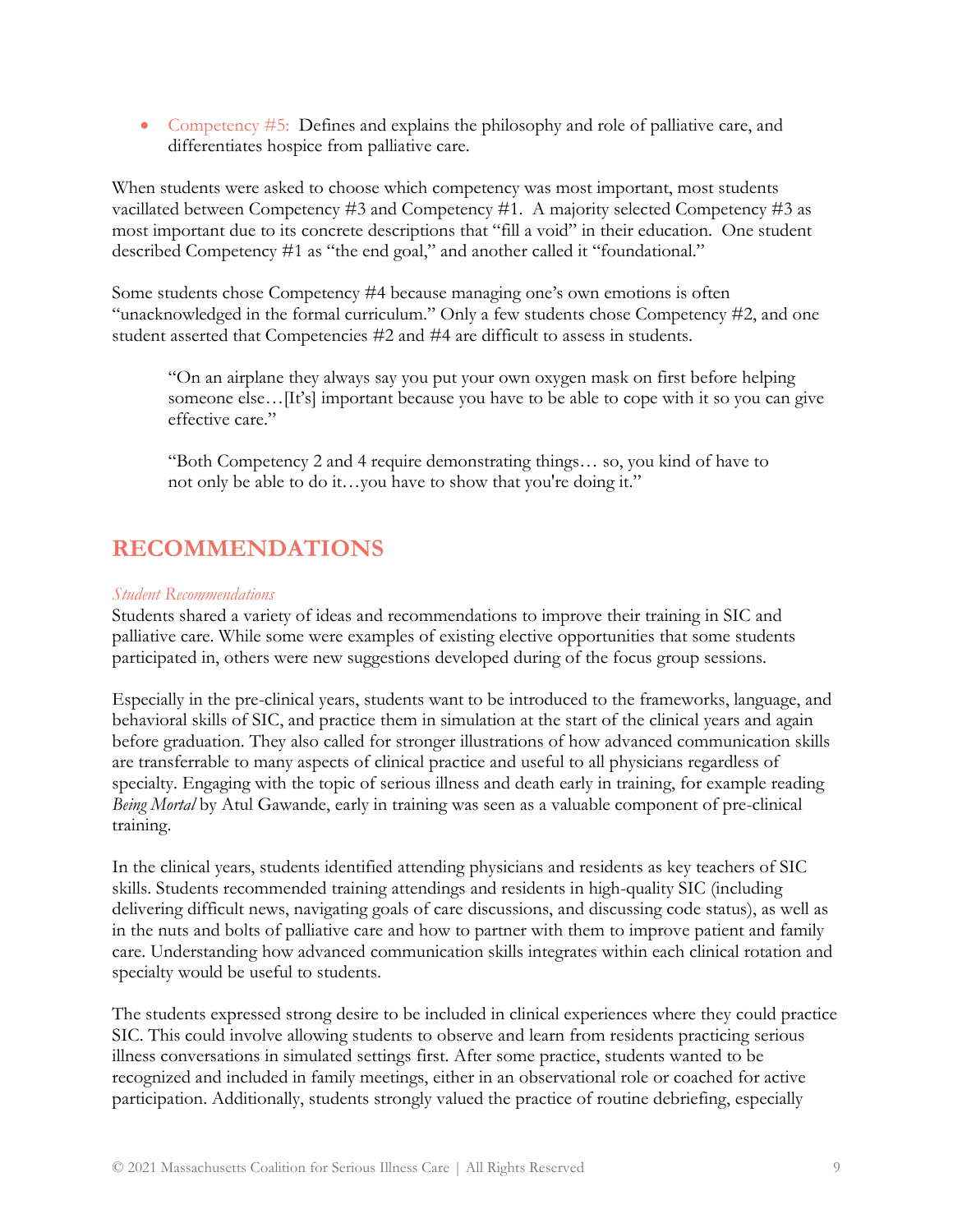after challenging and emotional situations, and sharing strategies for coping with loss and fostering resiliency.

Lastly, students asked to expand the number of slots available for students to participate in both the palliative care elective clinical rotation and other SIC-related educational activities that often have limited enrollment.

## *Faculty Recommendations*

Project faculty were invited to read and discuss key findings and insights from their own school's focus group transcripts. Faculty shared a variety of ideas and recommendations, some of which may be school-specific while others could be applicable to the Collaborative at-large.

Faculty felt that all students should have the opportunity to observe and debrief serious illness conversations led by palliative care specialists (whether in a workshop, simulation session, or at the bedside). A longer-term goal is to ensure students observe well-trained, multi-disciplinary faculty (not just palliative care subspecialists) with proficiency in SIC in both inpatient and outpatient settings.

Adequate exposure to patients living with serious illness, palliative care, and hospice are key. Course directors and faculty could identify opportunities within required clerkships to integrate palliative care topics and bedside communication skills practice. When available, students should have more exposure to outpatient and community-based palliative care to understand the continuum of serious illness care and conversations. Faculty should cultivate awareness of how they role model and debrief serious illness conversations, engage palliative care teams and care for dying patients, as these behaviors impact students' professional identity formation.

Faculty affirmed the expectation that debriefing should be a routine and best practice in clinical medicine and called for faculty development that includes effective debriefing. Many students witness death and dying for the first time on their inpatient rotations. Faculty should be equipped with education about the dying process and high-quality end-of-life care and provide support for students to process their experience. Students should be encouraged by faculty to play meaningful and practical roles on clinical teams, such as spending time with patients to hear their personal stories and organizing family meetings.

## **REFERENCES**

Crabtree B, Miller W. (1999) Using Codes and Code Manuals: A Template Organizing Style of Interpretation. B. Crabtree & W. Miller (Eds.), Doing Qualitative Research (2nd ed., pp. 163-177). Sage Publications.

Borkan J. (1999). Immersion/Crystallization. In B. Crabtree & W. Miller (Eds.), Doing Qualitative Research (2nd ed., pp. 179-194): Sage Publications.